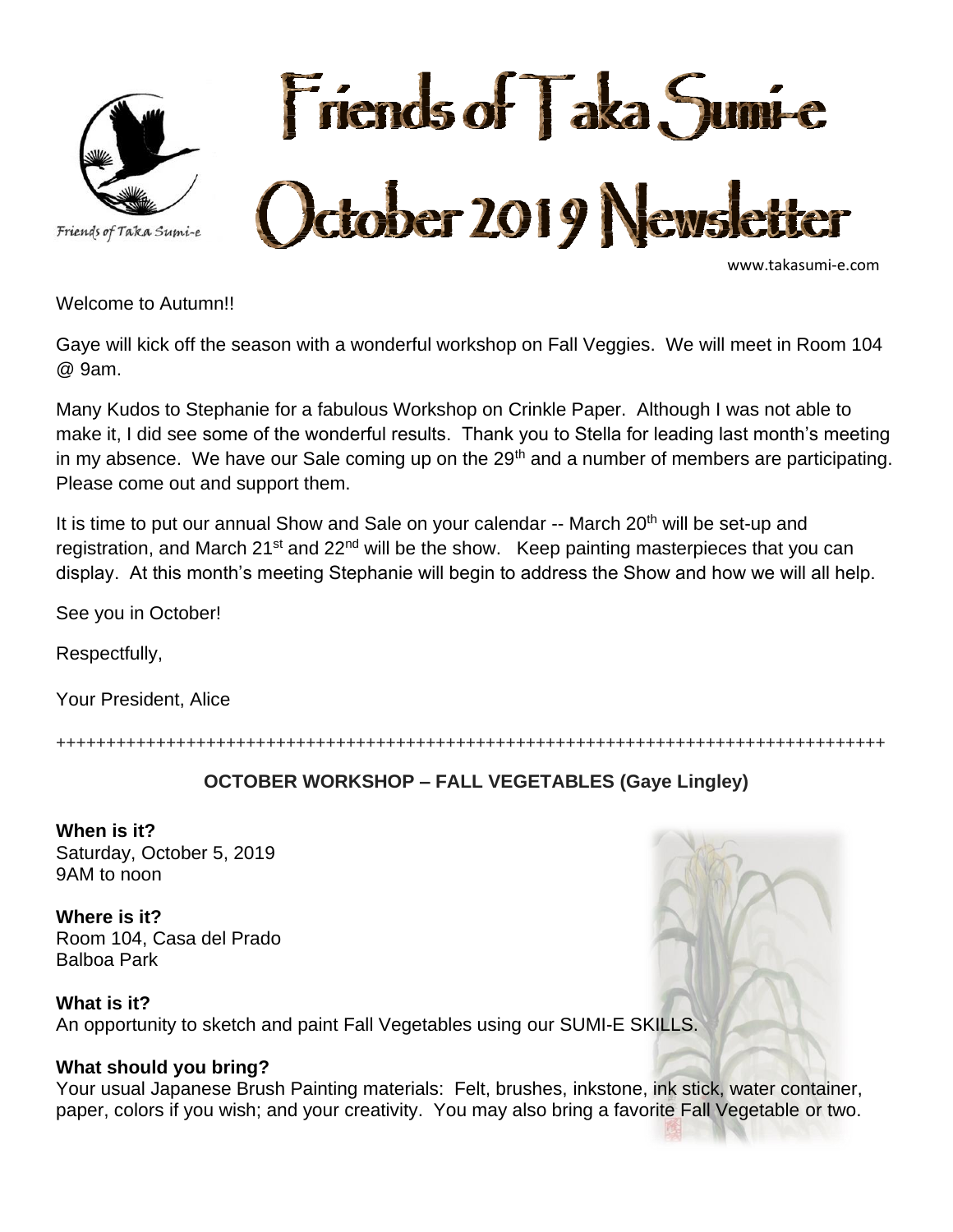

++++++++++++++++++++++++++++++++++++++++++++++++++++++++++++++++++++++++++++

On Tuesday, September 17<sup>th</sup>, we were at the fabulous Poway garden of Karen Kees where we painted her annual display of Coleus. I inadvertently omitted the lovely sketches of Sarah Barnes from my email of September 23<sup>rd</sup> and want to include them here for all to enjoy. She made them into cards which she sends out regularly to friends and family. Not many folks do so these days.



++++++++++++++++++++++++++++++++++++++++++++++++++++++++++++++++++++++++++++

# *Japanese Art Sale Friends of Taka Sumi-e & Washu Kai Sunday, September 29th 11:00 am to 4:00 pm*

### *Kick off the Fall Season – Start your Seasonal Shopping Early!*

Folks from Washu Kai and Friends of Taka Sumi-e will participate in this inaugural event! We're attaching a flyer for the cooperative Japanese Art Sale to this Newsletter and ask that you share it with your family, friends, neighbors, etc., and invite them to join us on Sunday, September 29<sup>th</sup>, from 11 AM to 4 PM in Patio B, between Casa del Prado and the Junior Theater in Balboa Park. It will be fun!

++++++++++++++++++++++++++++++++++++++++++++++++++++++++++++++++++++++++++

*Membership*

Membership renewal for the 2019/2020 Society Year has begun as our year runs from October 1 through September 30. Please go to the website [\(www.takasumi-e.com\)](http://www.takasumi-e.com/) **NOW**, download a membership form, complete it, and send it in with your \$20! If you have a friend who would like to join in the fun, please share a membership form with them. Please refrain from giving your form and membership money to an Officer or someone else who seems like they're in charge of something, just drop it in an envelope and mail it off as the form instructs as it makes it much easier for the "management".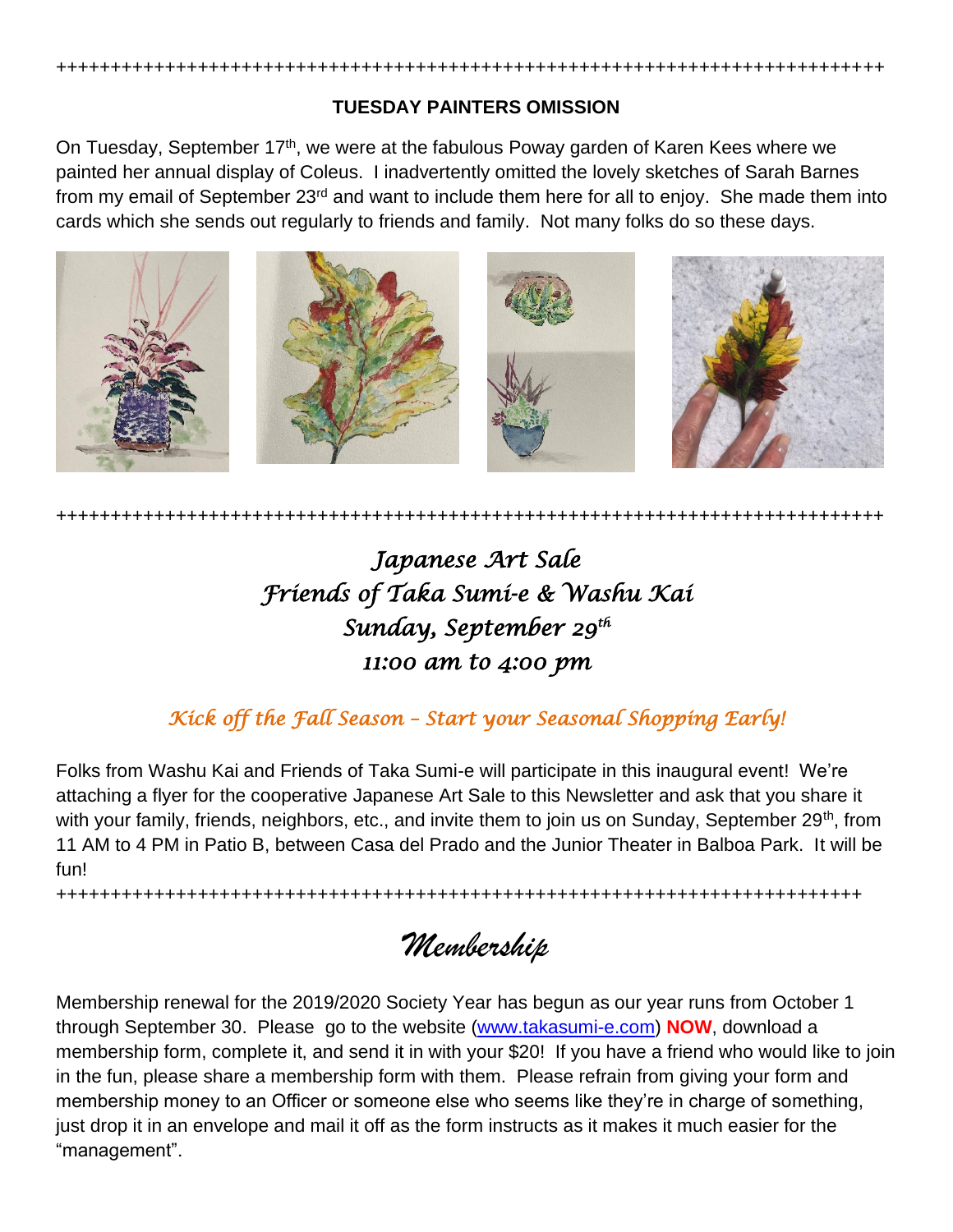## *Washu Kai 44th Annual Sumi-e Ten Art Exhibition*

Please see the attached flyer for Washu Kai's Art Exhibition. Let's support our sister organization and visit this lovely exhibition of Japanese Brush Painting and culture.

++++++++++++++++++++++++++++++++++++++++++++++++++++++++++++++++++++++++++

Stephanie Mast has a 2019 Show Disc to **LEND,** if anyone wants to download or copy it. Contact her at [finmanhamster01@yahoo.com](mailto:finmanhamster01@yahoo.com) if you are interested.

++++++++++++++++++++++++++++++++++++++++++++++++++++++++++++++++++++++++++

#### **FRAMES BACK IN STOCK AT IKEA!**

For those of us who have purchased 16"x20" frames from IKEA in the past, we remember that they were not in stock for some time. I was shopping there last week (in Mission Valley) and noticed that they are BACK IN STOCK! For those of you who don't know about these frames, they are some sort of wood composite in black with a 2" mat and faced in thin Plexiglas. The cost was somewhere between \$9.99 and \$12.99 depending on which style you purchased. The frames are not wired for hanging so you'll have to add that yourself. The frames came in several sizes but many of us have used the 16"x20" size so that is what I mention here.

++++++++++++++++++++++++++++++++++++++++++++++++++++++++++++++++++++++++++

#### **MINUTES OF THE SEPTEMBER 7, 2019 MEETING**

The meeting was called to order at 11:04 AM by President Alice Rogow.

The minutes of the July meeting were presented. With a motion made by Cliff Brown and seconded by Stephanie Mast, they were approved, with a dissent by Dennis Bates.

The Treasurer's Report was presented by Stella Ting. The current Society Balance is \$4,129.84.

Although there were no elections this year, the Workshop Chair became vacant and Tricia Erler volunteered to assume those duties. Thanks, Tricia! Thank you to Joan Rasp for her fine work as Workshop Chair.

There were no workshop updates.

There was no membership update.

The Summer Party was discussed, with a big thank you to Monica Bryant and her husband for providing their lovely home and another big thank you to Kinue Kai for hosting the party. It was announced that 41 folks were in attendance. Next year, Tuesday Painters will host. The location is to be determined, but Monica stated that her home is available.

Several art shows are coming up: